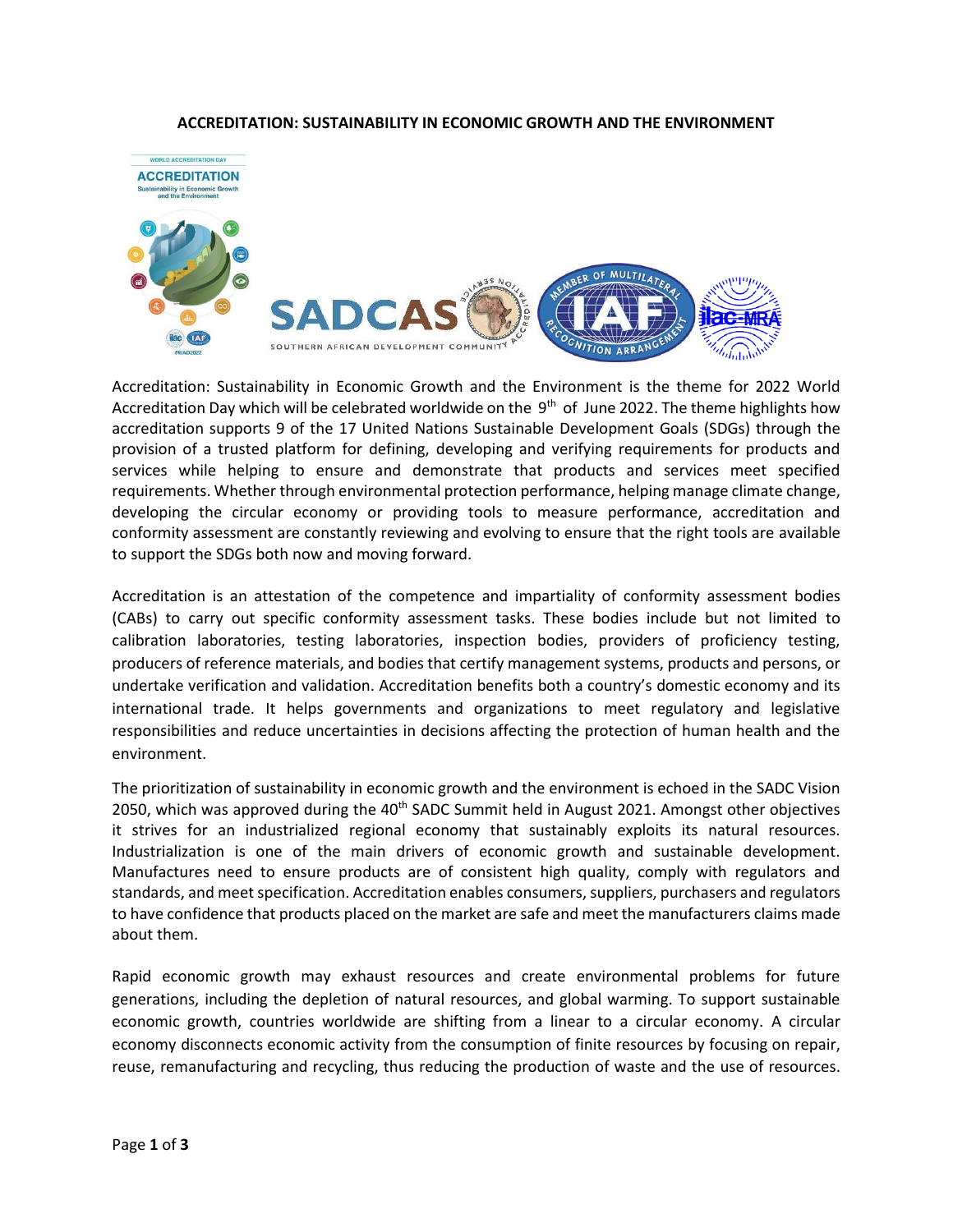Accreditation bolsters regulations that implement principles of circular economy by assessing and verifying the claims of conforming companies and organizations.

A sustainable environment for communities in the future needs cleaner energy, reduced pollution, and more effective chemical and waste management solutions to benefit from increased industrialization while safeguarding people and the environment. Accredited testing, certification, and inspection provides assurance that waste management and recycling are being managed effectively.

World Accreditation Day 2022 enables the International Accreditation Forum [\(www.iaf.nu\)](http://www.iaf.nu/), the International Laboratory Accreditation Cooperation [\(www.ilac.org\)](http://www.ilac.org/) and their members to highlight how accreditation is delivering sustainability in economic development and the environment. From some of the earliest testing laboratory accreditation activities supporting environmental standards and regulations, to the accreditation of certification bodies for ISO 14001, a sector specific standard focused on environmental performance, and the introduction of standards for validation and verification, IAF and ILAC are seeking to help organizations measure, manage and/or report sustainable economic growth and environmental performance.

The Southern African Development Community Accreditation Service (SADCAS) is a multi-economy accreditation body established in terms of Article 15 B of the Technical Barriers to Trade (TBT) Annex to the SADC Protocol on Trade with the primary purpose of ensuring that conformity assessment service providers operating in those SADC Member States which do not have national accreditation bodies are subject to an oversight by an authoritative body.

SADCAS services the accreditation needs of 14 SADC Member States namely: Angola; Botswana; Comoros; Democratic Republic of Congo (DRC); Eswatini; Lesotho; Madagascar; Malawi; Mozambique; Namibia; Seychelles; Tanzania; Zambia; and Zimbabwe. SADCAS provides accreditation services to organizations that perform calibration, testing including medical testing, inspection, certification (personnel, product and management systems) and those that provide legal metrology services against international standards.

SADCAS is signatory to the African Accreditation Cooperation (AFRAC) and the International Laboratory Accreditation (ILAC) Mutual Recognition Arrangements (MRA) for the testing and calibration laboratories accreditation schemes in accordance with ISO/IEC 17025 achieved in November 2015, and medical testing in accordance with ISO 15189 and inspection in accordance with ISO/IEC 17020 achieved in October 2017. SADCAS is also signatory to the AFRAC MRA and the International Accreditation Forum's Multi-Lateral Arrangement (IAF MLA) under the Main scope Management Systems Sub-scopes:

- ISO/IEC 17021-3 QMS in accordance with ISO 9001 achieved on 9 November 2019.
- ISO/IEC 17021-2 EMS in accordance with ISO 14001 achieved on 19 June 2020.
- ISO/IEC TS 17021-10 OHSMS in accordance with ISO 45001 achieved on 19 June 2020.
- ISO/TS 22003 FSMS in accordance with ISO 45001 achieved on 14 October 2021.

Hence the accreditation certificates issued by SADCAS for all the above accreditation schemes are internationally recognized.